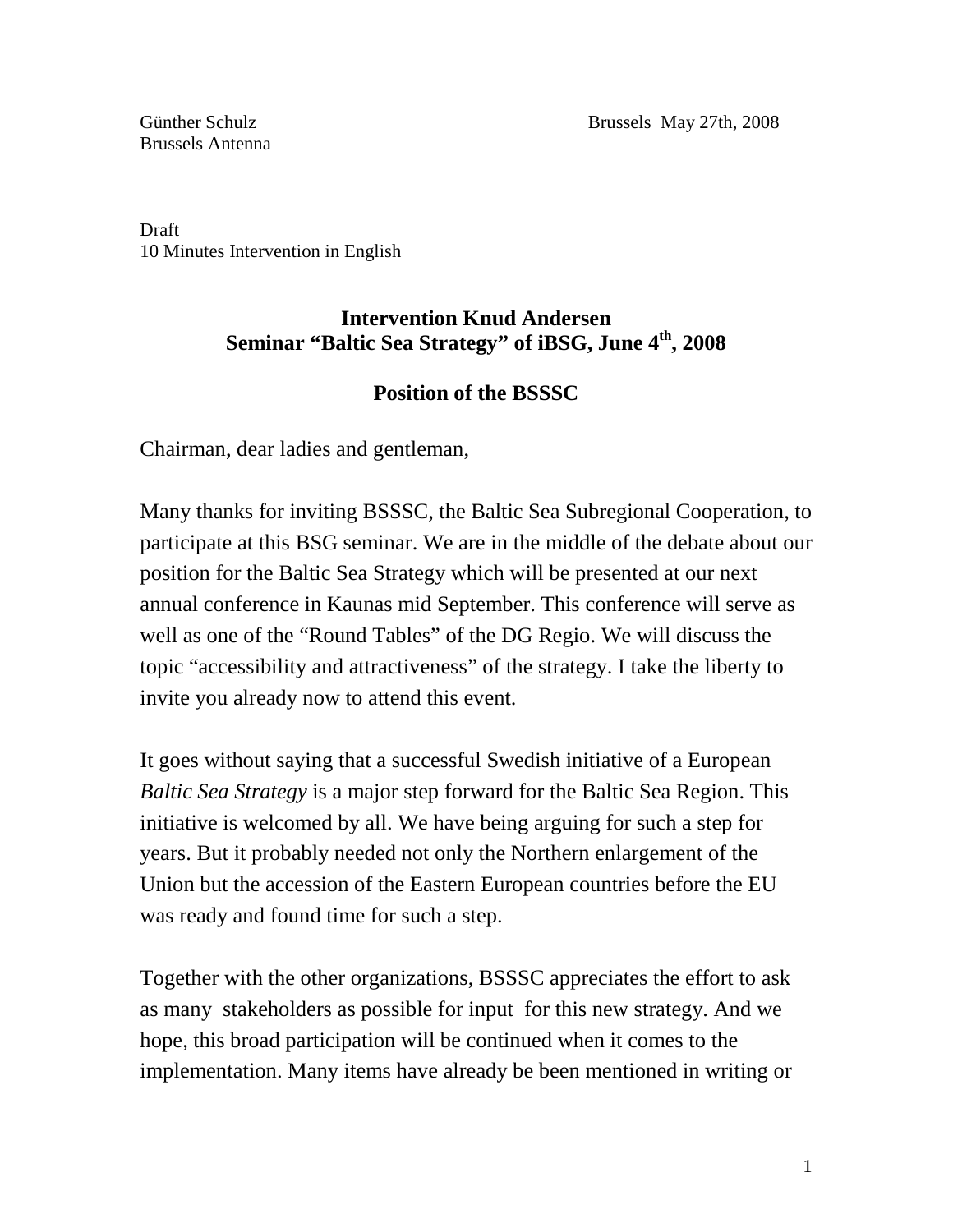at conferences or seminars. Therefore, I would like, on behalf of BSSSC, to reflect on five particular points

First: BSSSC will bring forward the issue of "governance". It is very important to us that the new strategy will not remain another "guideline" for Baltic Sea Region promotion. We have seen several of those schemes. This new strategy should aim at actions. We welcome the idea to concentrate at a sort of *Action Plan* in the strategy.

You are all aware of the intensive networks of cooperation in the Baltic Sea region, mainly provided and exercised by regional and local level. It has been rightly pointed out that in our area, cooperation at the regional and local level is far more advanced than at the national level by governments.

For the *Baltic Sea Strategy* the challenge remains how to involve the national level accordingly.

We have seen the hesitation of a strong involvement by Baltic Sea States governments over the years. And we are aware that it is always difficult to engage member-states in a common European exercise if a legal basis is lacking.

But the EU institutions together with governments have developed an instrument to involve member-states and the EU in agreed common efforts. It helps to overcome the danger of *lip-service-commitments*. This instrument is the *Open Method of Coordination.* It is based on mutual agreed objectives to be implemented by member-states and an EU mechanism to control the implementation process. It has been successfully applied in certain EU policies.

BSSSC suggests considering carefully if the *Open Methods of Coordination*  could be used as an instrument to make the intended *Action Plan* work.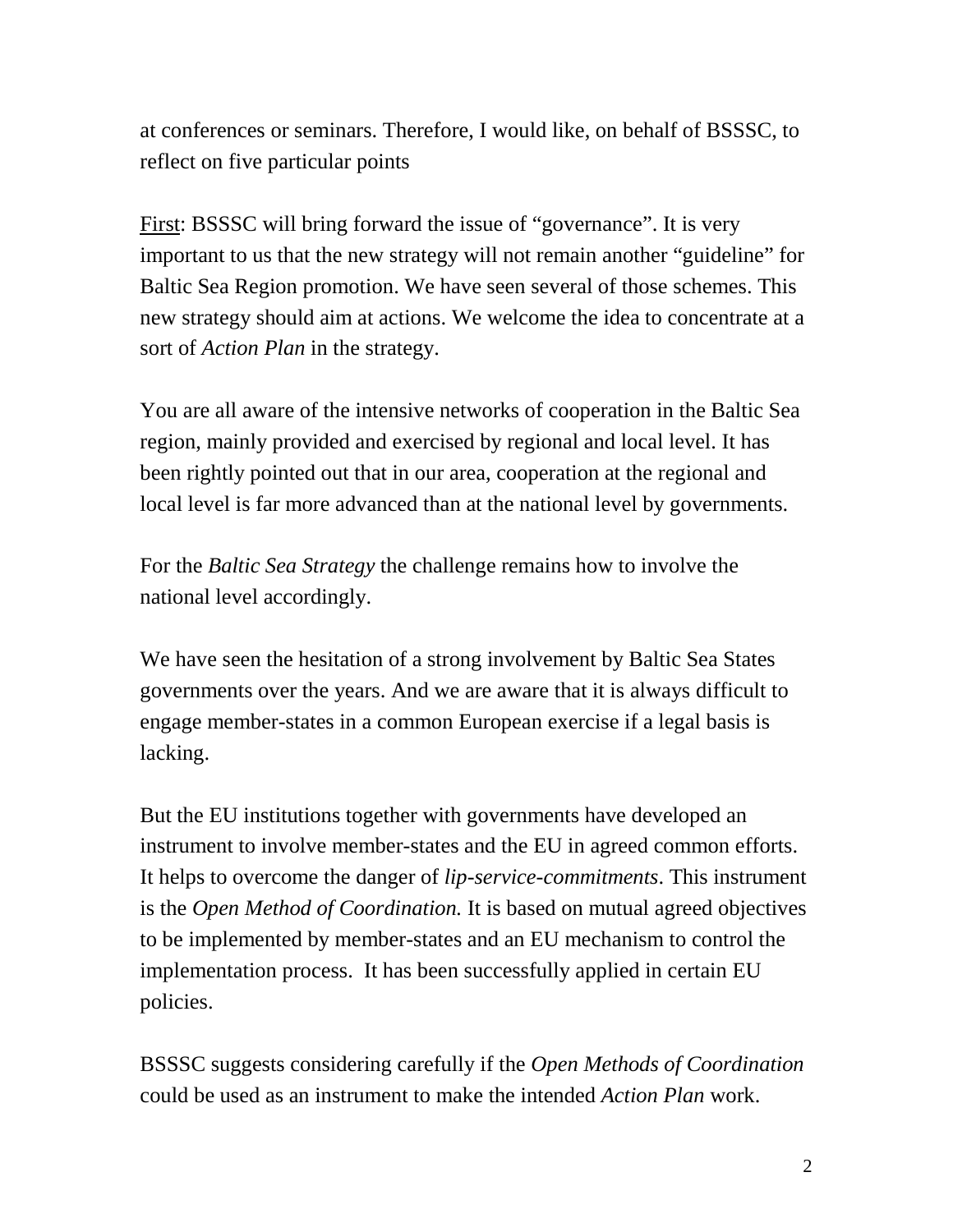Another aspect of governance is related to the effort of involving EU institutions directly with the regional and the local level in compliance with national governmental authorities. We regard the form – formerly called Tri-Partite-Cooperation – of *multilevel governance schemes* as a very helpful approach to implement commonly agreed actions and in involving the regional level.

A second major point of special concern for us is the involvement of those parts of the Baltic Sea Region which are not members of the EU. I am talking of Norway and Russia. It has been stressed before, that they are indispensable partners in the development of the Baltic Sea area and our immediate neighbors.

BSSSC is aware that the new *Baltic Sea Strategy* is an EU-strategy, developed and realized inside EU member-states. But it is a fact that the development of the Baltic Sea Region depends not only on our EU efforts but as well on Norway and the Baltic Sea regions of Russia. That this situation needs particular attention is visible in the Council decision by referring to the Northern Dimension.

If we understand it correctly, the EU Commission solution is so far to keep the Norwegian and Russian authorities informed on the evolvement of the strategy.

It is our feeling that this is not sufficient. If the intended *Action Plan* really concentrates on fostering the Baltic Sea Region, these actions have to be open and have to include the partners from Norway and Russia. This requires that we take into account their view and objectives of the further development of our area as well. And in good time. Because we might face otherwise the danger of drawing up an *Action Plan* which does not match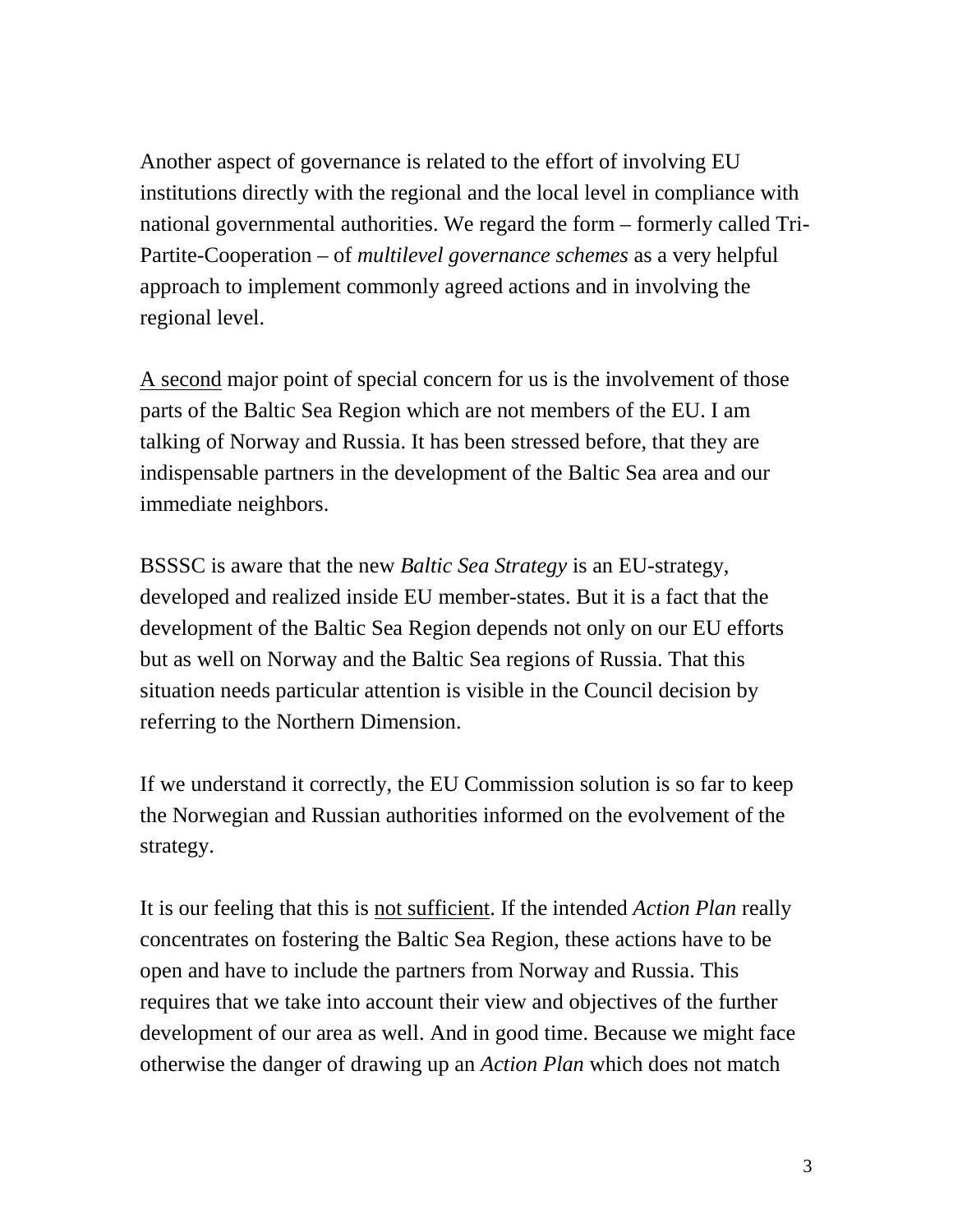with the Baltic Sea intentions of our neighbors. Misunderstandings and blockages could be unwanted consequences.

BSSSC therefore strongly advocates creating a *forum* where stakeholders of our neighbor-regions in Norway and Russia could contribute more directly to the new *Baltic Sea Strategy.* 

Thirdly, I would like to point *only to one* of the thematic issues, which seems to us relevant for the new strategy and in which BSSSC has been involved in the last years. This is the *maritime dimension* of the Baltic Sea. We appreciate the intention to include the implementation of the European Integrated Maritime Policy in our area in the new *Baltic Sea Strategy*. This combination has to have its consequences in the intended *Action Plan*.

To our understanding, measures of the *Action Plan* should be outlined as concrete as possible. They should not only describe objectives but should make clear who has the responsibility for implementation and what administrative and financial instruments should be made available.

Fourthly, I would also like to stress the importance of Research and Development (R&D) as a strategic focus in the strategy as this will be an indispensable catalyst for real growth and development in the Baltic Sea Region. Moreover, economic growth as a result of concentrating efforts in the field of R&D in particular will also have a positive impact on the security of the region. In short, economic growth will improve the stability and security in the region.

Fifthly, it is also important to view the Baltic Sea Region in a larger context. The area is part and parcel of Europe which in turn is part of an international community, which is why looking at the Baltic Sea Region as a transregional entity will help understanding the challenges facing the region and will facilitate cooperation with adjacent and more distant regions in terms of